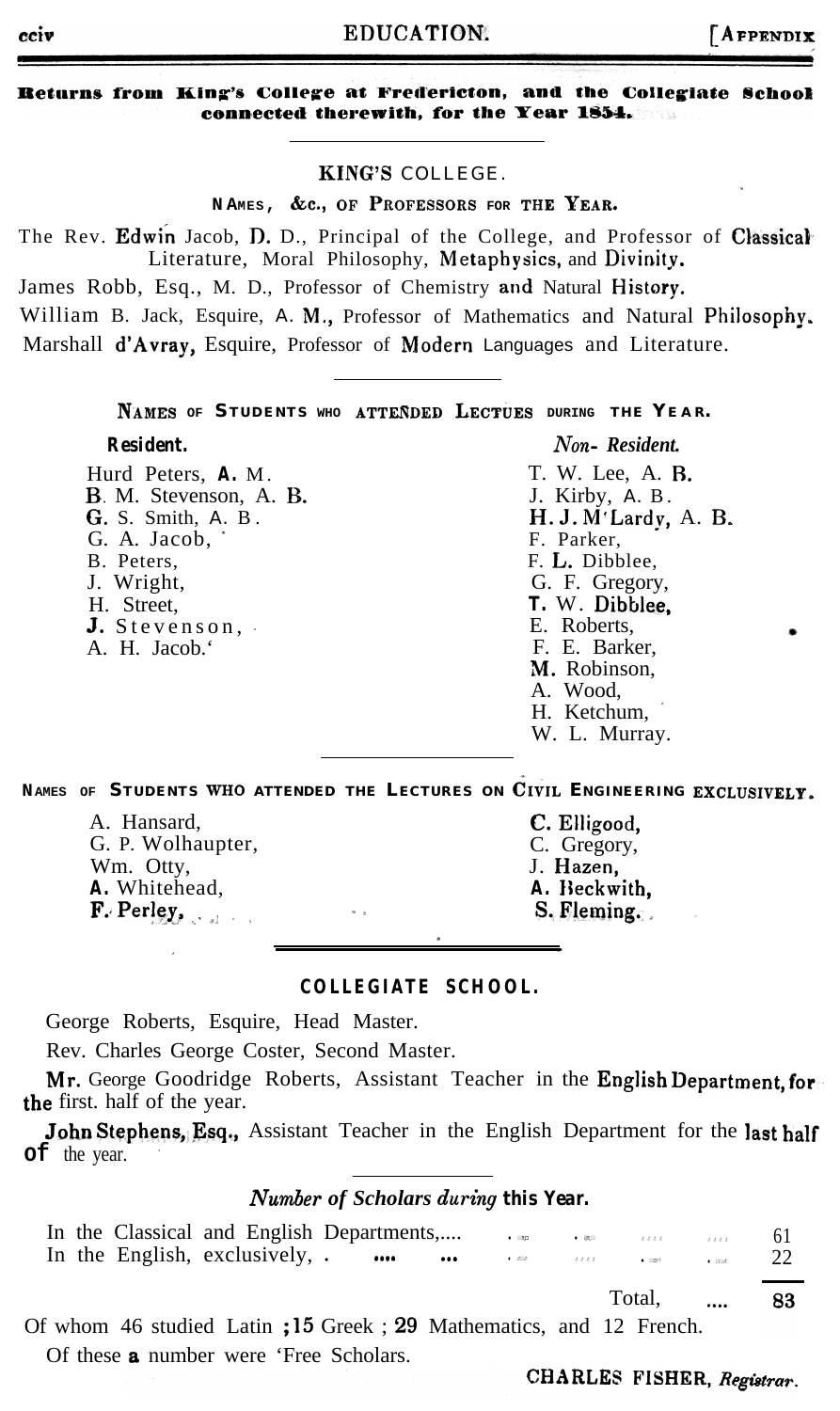### Income and Expenditure of King's College for the Year 1854.

The Chancellor, President, and Scholars of King's College, at Fredericton, in the Province of New<br>Brunsw ick, in Account Current with Charles Fisher, Registrar and Treasurer.

| DR.                                                                                                                                                                                                                         |                                                                                                                                                                    |                           |                       |
|-----------------------------------------------------------------------------------------------------------------------------------------------------------------------------------------------------------------------------|--------------------------------------------------------------------------------------------------------------------------------------------------------------------|---------------------------|-----------------------|
| 1\$54. To paid Salaries, viz :-                                                                                                                                                                                             |                                                                                                                                                                    |                           |                       |
| Reverend Dr. Jacob,<br>Quarter's Salary as Principal to 31st March,<br>do. 30th<br>Do.<br>June,<br>30th<br>DO.<br>do.<br>September,<br>.31<br>$\cdot$ do<br>December,<br>Do.<br>st                                          | $\pounds$ 125<br>$0\quad 0$<br>125<br>$\overline{0}$<br>$\boldsymbol{0}$<br>125<br>$\overline{0}$<br>$\overline{0}$<br>125<br>$\bf{0}$<br>$\mathbf{0}$<br>£500     | $\overline{0}$            | 0                     |
| as Professor of<br>Do.<br>Divinity to 31st March,<br>$30th$ J<br>Do,<br>do<br>$\ddot{\phantom{a}}$<br>uue,<br>September,<br>do<br>30th<br>Do<br>$\Delta$<br>Do. do $.3$<br>$\mathbf{1}$<br>December,<br>st                  | $\pounds$ 12 10<br>$\theta$<br>$12 \t10 \t0$<br>12 10 0<br>12 10 0<br>5<br>$\overline{0}$                                                                          | $\overline{0}$            | O                     |
| Doctor Robb,                                                                                                                                                                                                                |                                                                                                                                                                    |                           |                       |
| Quarter's Salary to 31st March,<br>30th<br>DO.<br>$\mathbf{A}$<br>June,<br>30th<br>September,<br>Do.<br>Do. $31st$<br>December,                                                                                             | $\pounds 75$<br>$\overline{0}$<br>$\overline{0}$<br>75<br>$\mathbf{0}$<br>$\theta$<br>75<br>0<br>$\overline{0}$<br>75<br>$\overline{0}$<br>$\mathbf{0}$            |                           |                       |
| William R. Jack,<br>Quarter's Salary to 31st March,<br>Do: Do 30th 30th June,<br>September,<br>. D0.31<br>December,<br>st                                                                                                   | $-300$<br>£7500<br>75 75 0 0 0 0<br>75<br>$\overline{0}$<br>- 0                                                                                                    | $\mathbf{0}$ $\mathbf{0}$ |                       |
| Marshal d'Avray,                                                                                                                                                                                                            | 3<br>$\overline{0}$<br>$\overline{0}$                                                                                                                              | $\theta$                  | - 0                   |
| Quarter's Salary to 31st March,<br>30th<br>$Do \bullet$ .<br>June,<br>30th September,<br>Do.<br>D0.3<br>1st<br>December,                                                                                                    | $\pounds30$<br>$\overline{0}$<br>$\boldsymbol{0}$<br>$0\quad 0$<br>30<br>30<br>$\overline{0}$<br>$\boldsymbol{0}$<br>30<br>$\overline{0}$<br>$\boldsymbol{0}$      |                           |                       |
| eta alem<br>John Fleming,<br>Quarter's Salary to 1st March,<br>1st<br>D <sub>o</sub><br>$\bullet$ $\bullet$ $\bullet$ $\bullet$ $\bullet$<br>June,<br>$Do$ $1$<br>September,<br>st<br>$_{\text{DO}}$ . 1<br>st<br>December, | 120<br>$\pounds$ 15<br>$\mathbf 0$<br>$\overline{0}$<br>15<br>$\overline{0}$<br>$\theta$<br>15<br>$\mathbf{0}$<br>$\mathbf{0}$<br>15<br>$\theta$<br>$\overline{0}$ | $\Omega$                  | $\boldsymbol{\theta}$ |
| Charles Fisher,                                                                                                                                                                                                             | $\overline{0}$<br>6                                                                                                                                                | 0                         | $\circ$               |
| One year's Salary to 33st December,                                                                                                                                                                                         | $100 \quad 0$                                                                                                                                                      |                           | - 0                   |
| Henry W andless,<br>Quarter's Salary to 3 1st March,<br>.30 <sub>th</sub><br>Do<br>June,<br>Do.<br>30th<br>September,<br>Do, $31$<br>December,<br>st                                                                        | £10<br>$\boldsymbol{0}$<br>$\bf{0}$<br>$10 \quad 0 \quad 0$<br>$10 \t 0 \t 0$<br>$10 \t 0 \t 0$<br>$0 \quad 0 \quad 0$<br>4                                        |                           |                       |
| Lawrence Neville,<br>Quarter's Salary to 31st March,<br>30th<br>'Do<br>June,<br>30th September,<br>Do:<br>Do. 31st<br>December,                                                                                             | £210<br>$\theta$<br>2 1 0<br>$\theta$<br>2 1 0 0<br>2 10 0                                                                                                         |                           |                       |
| George Turner,                                                                                                                                                                                                              | 10                                                                                                                                                                 | $\overline{0}$            | - 0                   |
| One year's Salary to 31st December,<br>'T. M'Mahon Cregan,                                                                                                                                                                  | 10                                                                                                                                                                 | $\boldsymbol{0}$          | $\overline{0}$        |
| Psidlary Letoures, &c. on Civil Engineering,<br>Reverend Charles Geo. Coster,                                                                                                                                               | 100                                                                                                                                                                | $\mathbf{0}$              | $\theta$              |
| <b>One</b> year's Salary as Examiner to 30th June,<br>Reverend William Q. Ketchum,                                                                                                                                          | 5                                                                                                                                                                  | $\theta$                  | $\bf{0}$              |
| One year's Salary as Examiner to 30th June,                                                                                                                                                                                 | £1 600 -                                                                                                                                                           | $\Omega$<br>- 0           | $\cup$                |

Carried forward,  $51$ 

j.

wangingan (A Suba Bawa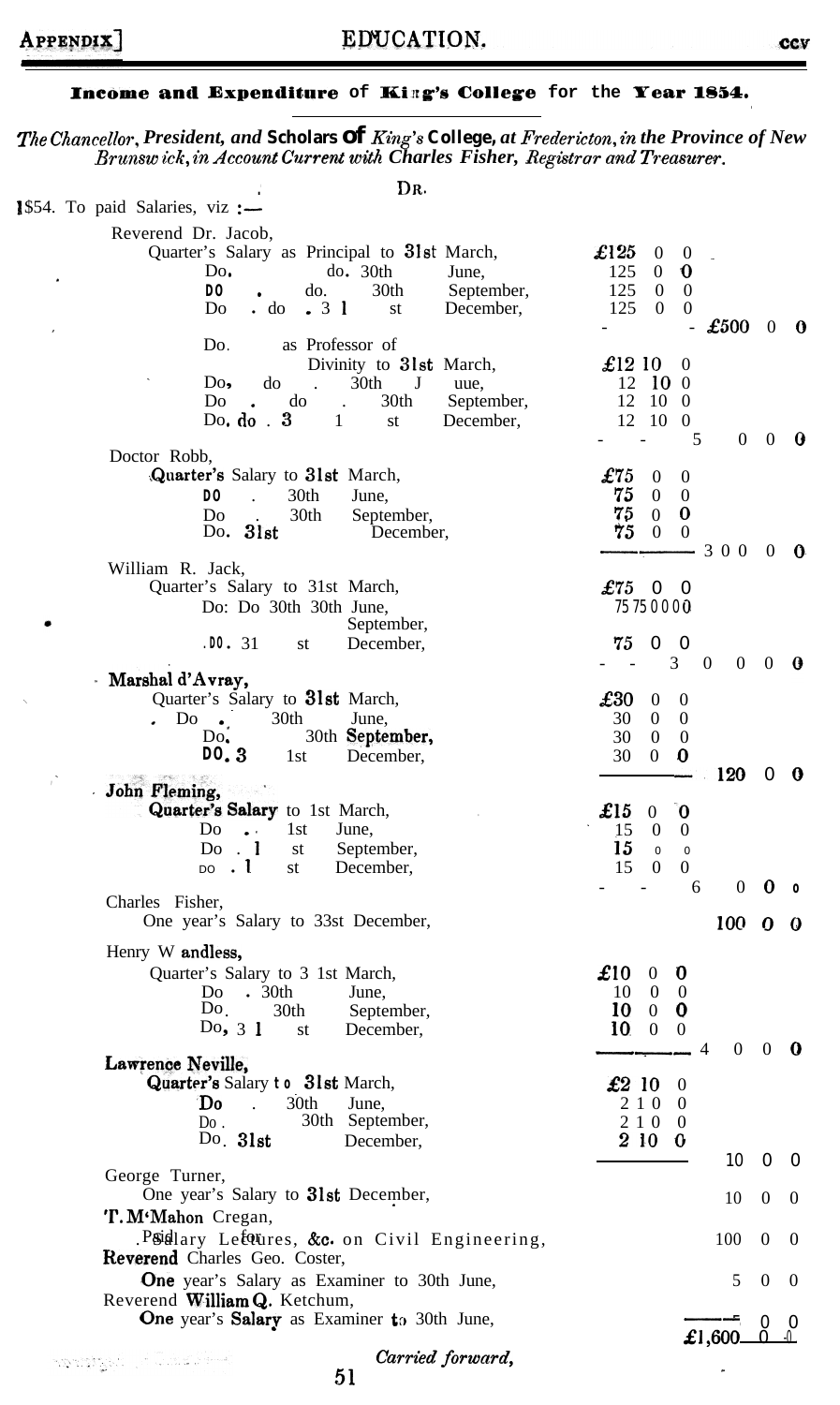|                                                                                                                                                       | Brought forward,                                                                                                                                                                                                                                                                                                                                                                                                                                                                                                                                                                                                                                                                                                                                                                                                                                                                                                                                                                                                                                                                                                                                                                                                                                                                                                                                                                                                                                            |                                                                                                                                                                                                                                                                                                                                                                                                                                                                                                                     | $$1,600$ o |                                | $\circ$ |
|-------------------------------------------------------------------------------------------------------------------------------------------------------|-------------------------------------------------------------------------------------------------------------------------------------------------------------------------------------------------------------------------------------------------------------------------------------------------------------------------------------------------------------------------------------------------------------------------------------------------------------------------------------------------------------------------------------------------------------------------------------------------------------------------------------------------------------------------------------------------------------------------------------------------------------------------------------------------------------------------------------------------------------------------------------------------------------------------------------------------------------------------------------------------------------------------------------------------------------------------------------------------------------------------------------------------------------------------------------------------------------------------------------------------------------------------------------------------------------------------------------------------------------------------------------------------------------------------------------------------------------|---------------------------------------------------------------------------------------------------------------------------------------------------------------------------------------------------------------------------------------------------------------------------------------------------------------------------------------------------------------------------------------------------------------------------------------------------------------------------------------------------------------------|------------|--------------------------------|---------|
|                                                                                                                                                       | Scholarship Account.                                                                                                                                                                                                                                                                                                                                                                                                                                                                                                                                                                                                                                                                                                                                                                                                                                                                                                                                                                                                                                                                                                                                                                                                                                                                                                                                                                                                                                        |                                                                                                                                                                                                                                                                                                                                                                                                                                                                                                                     |            |                                |         |
| 1854.                                                                                                                                                 | Paid Benjamin R. Stevenson, half year to 24th April,<br>F. E. Barker, half year to 1st May,<br>half year to 1st November,<br>Ditto,                                                                                                                                                                                                                                                                                                                                                                                                                                                                                                                                                                                                                                                                                                                                                                                                                                                                                                                                                                                                                                                                                                                                                                                                                                                                                                                         | £710<br>$\theta$<br>710 O                                                                                                                                                                                                                                                                                                                                                                                                                                                                                           |            | 7 10 0                         |         |
|                                                                                                                                                       | George S. Smith, seven months to 2nd July,<br>F. L. Dibblee, half year to 12th April,<br>half year to 12th October,<br>Ditto,                                                                                                                                                                                                                                                                                                                                                                                                                                                                                                                                                                                                                                                                                                                                                                                                                                                                                                                                                                                                                                                                                                                                                                                                                                                                                                                               | £710<br>0<br>7 1 0 0                                                                                                                                                                                                                                                                                                                                                                                                                                                                                                | 15         | 15000<br>14 13 8<br>$0\quad 0$ |         |
|                                                                                                                                                       | H.J. M'Lardy, half year to 10th April,<br>quarter year to 10th July,<br>Ditto,                                                                                                                                                                                                                                                                                                                                                                                                                                                                                                                                                                                                                                                                                                                                                                                                                                                                                                                                                                                                                                                                                                                                                                                                                                                                                                                                                                              | $\pounds 7$ 10<br>$\theta$<br>3 3 5 0                                                                                                                                                                                                                                                                                                                                                                                                                                                                               | 11         | 5                              | -0      |
|                                                                                                                                                       | John A. Wright, half year to 3rd May,<br>half year to 3rd November,<br>Ditto,                                                                                                                                                                                                                                                                                                                                                                                                                                                                                                                                                                                                                                                                                                                                                                                                                                                                                                                                                                                                                                                                                                                                                                                                                                                                                                                                                                               | £7 10 0<br>7 10 0                                                                                                                                                                                                                                                                                                                                                                                                                                                                                                   |            |                                |         |
|                                                                                                                                                       | John Fletcher Stevenson, half year to <b>7th</b> December,                                                                                                                                                                                                                                                                                                                                                                                                                                                                                                                                                                                                                                                                                                                                                                                                                                                                                                                                                                                                                                                                                                                                                                                                                                                                                                                                                                                                  |                                                                                                                                                                                                                                                                                                                                                                                                                                                                                                                     | 15         | 0<br>7 10                      | 0<br>0  |
|                                                                                                                                                       | Library and Philosophical Apparatus.                                                                                                                                                                                                                                                                                                                                                                                                                                                                                                                                                                                                                                                                                                                                                                                                                                                                                                                                                                                                                                                                                                                                                                                                                                                                                                                                                                                                                        |                                                                                                                                                                                                                                                                                                                                                                                                                                                                                                                     |            |                                |         |
| May 1.<br>May.<br>March 6.<br>31.<br>April 18.<br>May 16.<br>June 22.<br>- 3.<br>July<br>7.<br>Aug.<br>8.<br>2.<br>Sept.<br>8.<br>Oct. 13.<br>Dec. 8. | Sept. 16. Paid Robert Mulrose for work for Civil Engineering,<br>Draft on Boston for \$50, per Chamberlain and Ritchey,<br>for Apparatus,<br>Bill of Exchange for F. & J. Brighton, London, for £148<br>3s. 2d. sterling, for Books,<br>Bill of Exchange on London, per Trouton & Simms, for<br>\$33 10s. sterling, for Sextant,<br>Bill on New York, of Cowperthwait, Dissilver & Butler,<br>for \$25.87,<br>Garrison and Marsters, Duties on Books and Apparatus,<br>Henry S. Beek, Binding,<br>Work for Observatory and Mr. Cregan's Lectures on<br>Civil Engineering,<br>James F. Gale, Chemicals,<br>Bill for Little and Brown, for \$134.57 for Books,<br>George Pattison & Co.,<br>Archibald Scott, forwarding Sextant,<br>Incidental Expenses.<br>Paid John Fleming, allowance for fuel for the year,<br>John G. Lorimer, advertising Lectureson Civil Engineering,<br><b>Enoch O.</b> Bradley,<br>Samuel -A. Bkerley, for Glass and Coal, &c.<br>John T. Allan $\&$ Co., for work,<br>Joseph W estell, whitewashing,<br>G. S. Smith, paid by him for repairs,<br>John Grant, for Ladders,<br>Henry Wandless, clearing Drains, &c.<br>John Russell, for Conductors, &c.<br>Joseph Westell, whitewashiug,<br>John Doherty, Cartage,<br>Leonard Bubar, for Shingles,<br>George Bolter, for Cedar Posts,<br>Joseph Myshrall, Coal for Library,<br>George Bolter, for work,<br>Estate of James S. Segee, advertising Lectures on Civil.<br>Engineering, | \$3<br>$\mathbf{0}$<br>- 6<br>$12 \t15 \t0$<br>181<br>-1<br>8<br>40 18 11<br>6 1 2 9<br>5 14 11<br>$10 \t 4 \t 3$<br>3'7126<br>5 12 4<br>34 9 8<br>1, 4, 2<br>010<br>$\overline{\phantom{0}}$<br>$£40$ 0<br>$\mathbf 0$<br>$\theta$<br>$1\,10$<br>7 18<br>Ч<br>$5-3$<br>7<br>310<br>0<br>2 16 10<br>$\mathbf{1}$<br>$\overline{0}$<br>$\overline{0}$<br>015<br>9<br>0<br>7<br>6<br>8<br>17<br>3<br>4 1 7<br>6<br>5<br>$\overline{0}$<br>0<br>4 17<br>6<br>0 <sub>15</sub><br>- 6<br>610Q<br>300<br>$0 \,$ 1.8.<br>0 | 340        | 3                              |         |
|                                                                                                                                                       | William R. Witham, work,<br>John Witham, work,<br>Andrew M'Lauchlan, work,<br>William Cadwallader, Porter's Clothes,<br>James A. Pierce, advertising. in "Gleaner" Lectures on<br>Civil Engineering,                                                                                                                                                                                                                                                                                                                                                                                                                                                                                                                                                                                                                                                                                                                                                                                                                                                                                                                                                                                                                                                                                                                                                                                                                                                        | 33 7<br>4 1 0<br>Ø<br>$3\quad0$<br>$\theta$<br>649<br>1163                                                                                                                                                                                                                                                                                                                                                                                                                                                          |            |                                |         |

*Carried forward, \**

£150 13 3£2,026 2 4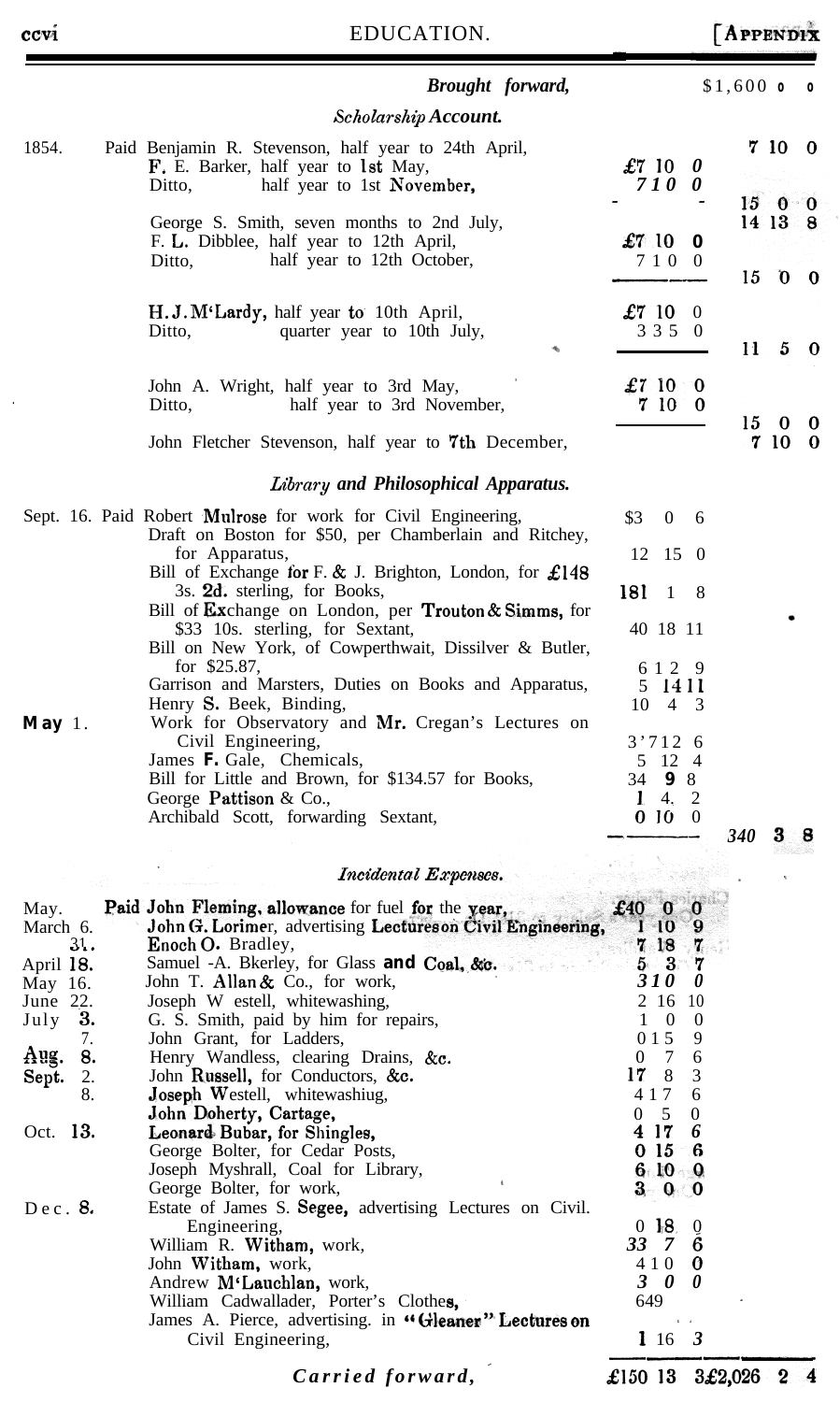# APPENDIX]

 $\cdot$ 

## EDUCATION.

|           | Brought forward,<br>Dec., 8, Paid John Simpson, Printing,                                                        | £150 $1$       | 7 1 5 6                          |                       | 3 $3\pounds2,026$ 2 4 |          |     |
|-----------|------------------------------------------------------------------------------------------------------------------|----------------|----------------------------------|-----------------------|-----------------------|----------|-----|
|           | Fredericton Gas Company, for Pipes,                                                                              | $\overline{2}$ | $\bf{0}$                         | 6                     |                       |          |     |
|           | A. W. Smith, advertising in "Standard " Lectures on                                                              | 1              | 10                               | 9                     |                       |          |     |
|           | Civil Engineering,<br>H. Chubb & Co., advertising from $185$ 1,                                                  | 14             | 6                                | 9                     |                       |          |     |
|           | John Thomas, Cloth, &c.,                                                                                         | I              | 8                                | 6                     |                       |          |     |
|           | Robert Chestnut, Materials, &c.,<br>Samuel Ewing, Hauling,                                                       | 28<br>3        | 8<br>8                           | 8<br>6                |                       |          |     |
|           | Short & 'Estry, Lumber,                                                                                          |                | 8 1 1 0                          |                       |                       |          |     |
|           | William C. Tredwell, Boards, &c.<br>James Stewart, Materials,                                                    | 18<br>4        | 14 4<br>6                        | 6                     |                       |          |     |
|           | James Hogg, advertising in " Reporter" Lectures on                                                               |                |                                  |                       |                       |          |     |
|           | Civil Engineering,                                                                                               | 1              | 16                               | 2                     |                       |          |     |
|           | Work at Fences, Drains; and materials, &c., in August,<br>Work on Root House, Porch, Sheds, Roof, and materials, | 61<br>79       | 5<br>$\overline{3}$              | 6<br>5                |                       |          |     |
|           | George W. Haines, for Lumber,                                                                                    | 2              | 9                                | 6                     |                       |          |     |
|           | Robert Kertson & Co., soldering Roof and Gutter,<br>Henry Wandless, Drains and Roads.                            |                | 0100<br>217                      | 6                     |                       |          |     |
|           |                                                                                                                  |                |                                  |                       | 389 6                 |          | 4   |
|           | <b>Expenses of the Collegiate School.</b>                                                                        |                |                                  |                       |                       |          |     |
|           | Salaries, $\boldsymbol{viz}$ :-                                                                                  |                |                                  |                       |                       |          |     |
|           | George Roberts,                                                                                                  |                |                                  |                       |                       |          |     |
|           | Quarter's Salary to '7th April,                                                                                  | £500           |                                  | 0                     |                       |          |     |
|           | 7th J uly,<br>Do.<br>Do.<br>7th October,                                                                         | 50<br>50       | $\overline{0}$<br>$\overline{0}$ | $\boldsymbol{0}$<br>0 |                       |          |     |
|           | Do.<br>7th January, 1855,                                                                                        | 50             | - 0                              | $\bf{0}$              |                       |          |     |
|           |                                                                                                                  |                |                                  |                       | <b>200</b>            | $\theta$ | - 0 |
|           | Rev. Charles Geo. Coster,<br>Quarter's Salary to 31st March,.                                                    | \$25           | $\boldsymbol{0}$                 | $\boldsymbol{0}$      |                       |          |     |
|           | Do.<br>30th June,                                                                                                | 25             | $\overline{0}$                   | $\mathbf{0}$          |                       |          |     |
|           | Do.<br>30th September,<br>Do.                                                                                    | 25<br>25       | $\bf{0}$<br>$\bf{0}$             | $\bf{0}$              |                       |          |     |
|           | 31st December,                                                                                                   |                |                                  | $\boldsymbol{\theta}$ | 100                   | 0        | - 0 |
|           | George Goodridge Roberts,                                                                                        |                |                                  |                       |                       |          |     |
|           | Quarter's Salary to 31st March,                                                                                  | £12 10 0       |                                  |                       |                       |          |     |
|           | Do.<br>30th June,                                                                                                |                | 12 10                            | O                     | 25                    | $\theta$ |     |
|           | John Stephens,                                                                                                   |                |                                  |                       |                       |          |     |
|           | Quarter's Salary to 30th September,                                                                              | \$12           |                                  | 100                   |                       |          |     |
|           | Do.<br>3 1 st December,                                                                                          | 12             | 10 0                             |                       |                       |          |     |
|           |                                                                                                                  |                |                                  |                       | 25                    | $\theta$ | O   |
|           | <b>Incidental Expenses.</b><br>May 1. Paid Johanna Leary, cleaning School Room,                                  | £3 15          |                                  |                       |                       |          |     |
|           | Joseph Westell, whitewashing School House,                                                                       |                | 0 <sub>12</sub>                  | o<br>6                |                       |          |     |
| December. | William R. Witham, work,<br>.<br>43 december - Partija Pilipinas (m. 1918)                                       | Ð.             | 15                               | 0                     | 7화인                   |          |     |
|           | Johann Leary, work,<br>Henry Mullin, work,<br>Quality of the system of the                                       | 3<br>₩         | 5<br>-19                         | 3<br>6                |                       |          |     |
|           | Joseph Gaynor, for Stores,                                                                                       | k              | $\overline{c}$                   | 2                     |                       |          |     |
|           | H. S. Beek, Prize Books,<br>John Barrett, work and materials,                                                    | 10<br>25       | 13<br>$\overline{0}$             | $\boldsymbol{0}$<br>6 |                       |          |     |
|           | Enoch O. Bradley, work,                                                                                          |                | 7 12                             | 9                     |                       |          |     |
|           |                                                                                                                  |                |                                  |                       | 54158                 |          |     |
|           |                                                                                                                  |                |                                  |                       | \$2,820               | 4        | 4   |
|           | To Amount on hand carried down to credit,                                                                        |                |                                  |                       | 147 13                |          | I   |
|           |                                                                                                                  |                |                                  |                       | \$2,967               | -17      | 5   |
|           |                                                                                                                  |                |                                  |                       |                       |          |     |
|           |                                                                                                                  |                |                                  |                       |                       |          |     |

ccvii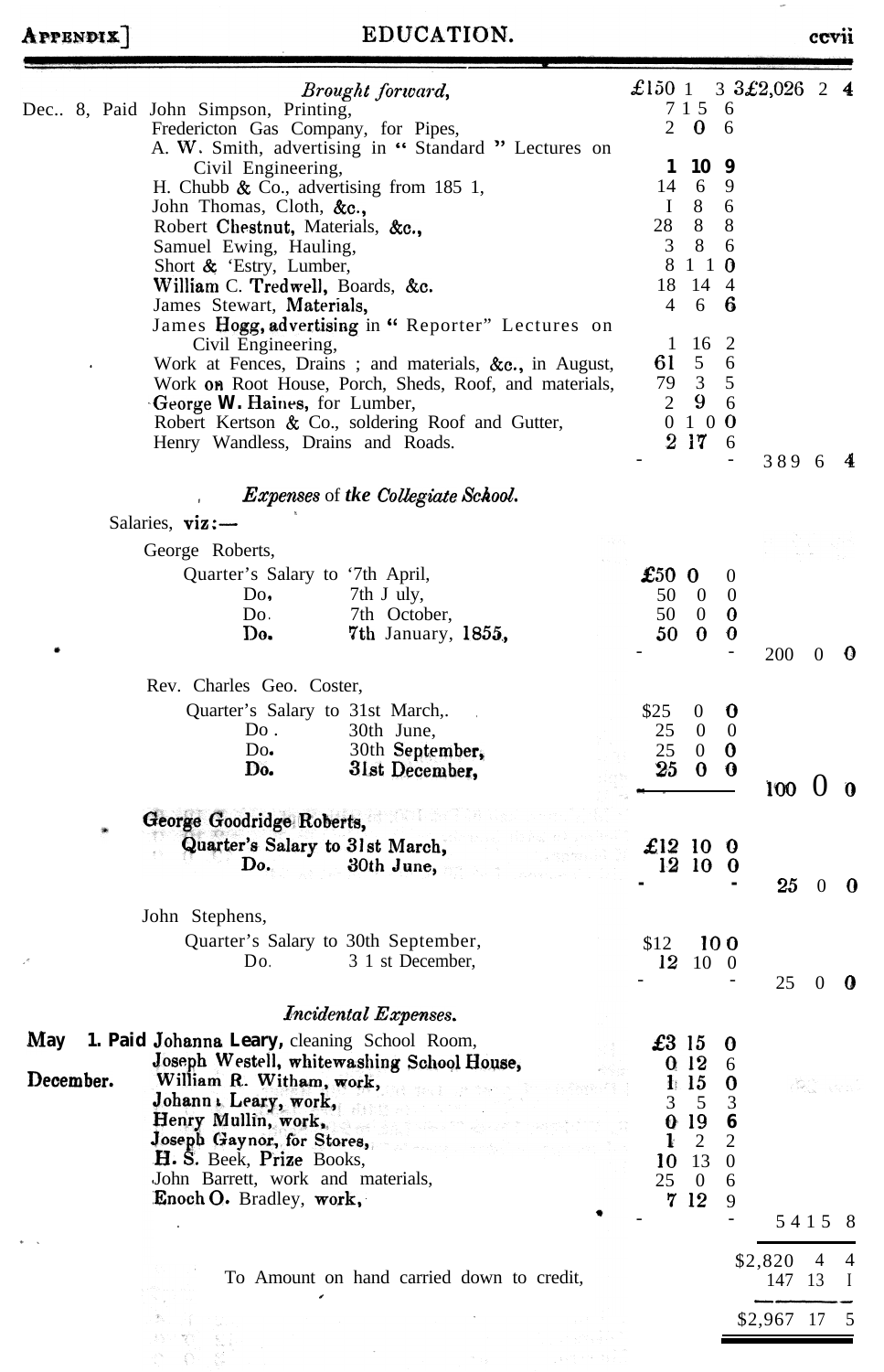| 185.4.                                 |       |                                                                                                                       | DR.                                                                                  |                                                                           |          |                                |
|----------------------------------------|-------|-----------------------------------------------------------------------------------------------------------------------|--------------------------------------------------------------------------------------|---------------------------------------------------------------------------|----------|--------------------------------|
| Jan.                                   | 1.    | By Amount on hand per last Account,                                                                                   |                                                                                      |                                                                           | £299 17  | 2                              |
|                                        |       | Crown Grant-                                                                                                          |                                                                                      |                                                                           |          |                                |
| April 1.                               |       | Received from Receiver General to 31 st March,                                                                        |                                                                                      | $\pounds277$ 15 6                                                         |          |                                |
| July                                   | 3.    | Ditto                                                                                                                 | 30th J une,                                                                          | $277 \t15 \t6$<br>277<br>15 6                                             |          |                                |
| Oct. 10.                               |       | Ditto                                                                                                                 | 30th September,                                                                      |                                                                           |          |                                |
| 1855.                                  |       |                                                                                                                       |                                                                                      |                                                                           |          |                                |
| Jan.                                   | 2.    | Ditto                                                                                                                 | 3 l st December,                                                                     | 277 15 6<br>$\overline{\phantom{a}}$                                      | 1,111    | 2<br>$\cup$                    |
| 1854.                                  |       |                                                                                                                       |                                                                                      |                                                                           |          |                                |
| April 11.                              |       | Received from Provincial Treasurer, balance of Warrant for 1853,                                                      |                                                                                      |                                                                           | 100      | $\mathbf{0}$<br>$\overline{0}$ |
| June $24$ .                            |       | Ditto                                                                                                                 | on Account Warrant 1854,                                                             | $\pounds 250$<br>$0\quad 0$                                               |          |                                |
| July 31.                               |       | Ditto<br>Ditto                                                                                                        | do.<br>do.                                                                           | 250<br>$\cdot$ 0 0<br>250<br>$0\quad 0$                                   |          |                                |
| $Oct_{855}$ 4.                         |       |                                                                                                                       |                                                                                      |                                                                           |          |                                |
| Jan.                                   | 6.    | Ditto                                                                                                                 | $d\sigma$ .                                                                          | 250<br>$\overline{0}$<br>$\bf{0}$                                         |          |                                |
|                                        |       |                                                                                                                       | Rent Roll.                                                                           |                                                                           | 1,000    | $\bullet$<br>$\theta$          |
| 1854.                                  |       |                                                                                                                       |                                                                                      |                                                                           |          |                                |
| Jan.                                   |       | 6. Rec'd from William Scuily, on Town Lot 103,                                                                        |                                                                                      | $\pounds 6$ 12 6                                                          |          |                                |
| 66                                     | 17.   | Executors of C. J. Peters, 1 year, on Lot 8, Homestead,                                                               | 2 4 t h March 1852, 1 10 0                                                           |                                                                           |          |                                |
|                                        |       | Ditto                                                                                                                 | do.<br>6 acre Lot, to do.                                                            | 012                                                                       | $\theta$ |                                |
|                                        |       | Ditto                                                                                                                 | do.<br>pasture Lot, to do. 0 1                                                       | $\theta$                                                                  |          |                                |
| 66                                     |       | Martin Goff, Moncton Ferry, to end of Nov. 1853,                                                                      |                                                                                      | 10<br>$\theta$<br>$\theta$                                                |          |                                |
| Feb. 31.                               |       | William R. Witham. to 24th September, 1853,<br>John Owens, for D. Martin's Lot, to 24th Dec. 1852, 18                 |                                                                                      | 710<br>$\theta$<br>0<br>$\mathbf{0}$                                      |          |                                |
|                                        |       | Thomas Stewart, 3 years, to $24th$ September 1849, 45 15 0                                                            |                                                                                      |                                                                           |          |                                |
|                                        |       | on $A$ ccoun t,<br>Ditto                                                                                              |                                                                                      | 3 1 6<br>- 3                                                              |          |                                |
| $\left( \cdot \right)$ 21.             |       | Frederick W. Hatheway, 3 years full rent and 3 years                                                                  |                                                                                      |                                                                           |          |                                |
| March 3,                               |       | half rent (by order of Council) to 24th Dec. 1853,<br>Christopher Broderick, $l\frac{1}{2}$ years rent to 24th inst., |                                                                                      | 60 15<br>$\bf{0}$<br>5<br>6<br>$\theta$                                   |          |                                |
|                                        |       | Walter Broderick, on Pasture Lot,                                                                                     |                                                                                      | $\overline{2}$<br>$\theta$<br>$\theta$                                    |          |                                |
| April 10.                              |       | Francis M'Manus, half of Lot 100, to 24th Sept.                                                                       |                                                                                      | '7126                                                                     |          |                                |
| \$6                                    | 15.   | John Moore, to 24th March,                                                                                            |                                                                                      | 2100                                                                      |          |                                |
| May 4.<br>15.<br>$\epsilon$ $\epsilon$ |       | Mrs. M. Gowan,<br>Nathaniel Cameron, Lot 39 in 5th Range, to 24th                                                     |                                                                                      | 19 <b>0</b> 0                                                             |          |                                |
|                                        |       |                                                                                                                       | March instant,                                                                       | 2<br>$0\quad 0$                                                           |          |                                |
|                                        |       | Ditto                                                                                                                 | 37 & 38 in 5th Range, to do.                                                         | $4 \quad 0 \quad 0$                                                       |          |                                |
| Aug. 24.<br>66                         |       | George Todd, perpetual Lease, to 24th March,                                                                          |                                                                                      | 217, 5                                                                    |          |                                |
|                                        | 23.   | Arthur Jennings, on Account,<br>Executors of the Hon. C. J. Peters, Homestead, to                                     | ad an a                                                                              | $3 \quad 0$<br>$\theta$                                                   |          |                                |
|                                        |       |                                                                                                                       | 24th March 1855,                                                                     | $1\,10\,$ 0                                                               |          |                                |
|                                        |       | Ditto                                                                                                                 | $6 \text{ acre}$ Lot, to do.                                                         | 0120                                                                      |          |                                |
| Sep. 30.                               |       | Thomas Doran, I year of half Lot 104, to 21st Sept.,                                                                  |                                                                                      | 5 0 0                                                                     |          |                                |
|                                        |       | 1 year of Pasture Lot,<br>Ditto<br>Lawrence Neville, 1 year to 24th March,                                            |                                                                                      | $\overline{5}$<br>$\overline{0}$<br>$\theta$<br>5<br>$\theta$<br>$\theta$ |          |                                |
| Nov. 28.                               |       | Daniel Donohue, 1 year of Lot 60, of 9th Range,                                                                       |                                                                                      |                                                                           |          |                                |
|                                        |       |                                                                                                                       | to 24th Dec. 1833,                                                                   | 2<br>$\theta$<br>$\theta$                                                 |          |                                |
| Dec. 16.                               |       | Wm. R. Witham, 1 year Town Lot, to 24th Sept.,                                                                        |                                                                                      | 710<br>$\theta$                                                           |          |                                |
| $\epsilon$                             | $20-$ | <b>Arthur</b> Jennings, balance $\frac{1}{2}$ year to 24th Mar. 1853,<br>Ditto                                        | towards $\frac{1}{2}$ year due 24th Sept. "                                          | 3<br>0 1 6<br>$3^{\circ}$<br>$\theta$<br>$\boldsymbol{0}$                 |          |                                |
|                                        |       | Charles Fisher, 1 year, Bliss Lot, to 24th March,                                                                     |                                                                                      | $1\quad 4$<br>8                                                           |          |                                |
|                                        |       | Ditto                                                                                                                 | do. James Taylor Lot to do.                                                          | 2 10<br>$\theta$                                                          |          |                                |
|                                        |       | Ditto                                                                                                                 | do. Lewis Fisher Lot to do.                                                          | 7<br>$\overline{0}$<br>3                                                  |          |                                |
|                                        |       | Ditto<br>Ditto                                                                                                        | $\phi$ . Lot rear of <b>Alms</b> House to $\phi$ and 1 9 0<br>do. Pasture Lot to do. | $\overline{0}$<br>2<br>$\theta$                                           |          |                                |
|                                        |       |                                                                                                                       |                                                                                      |                                                                           | 243      | 167                            |
| May                                    |       | Martin Goff, Stumpage of Logs,                                                                                        |                                                                                      | \$32<br>$\overline{1}$<br>4                                               |          |                                |
|                                        |       | Denis O'Leary,<br>do.                                                                                                 |                                                                                      | $12 \quad 0 \quad 0$                                                      |          |                                |
| Oct. 13.                               |       | Felix Mulhern,<br>do                                                                                                  |                                                                                      | 300                                                                       |          |                                |
| <b>Nov.</b> 21.                        |       | Joseph George for Wood,'                                                                                              |                                                                                      | 7<br>0<br>$\theta$                                                        |          |                                |
|                                        |       |                                                                                                                       |                                                                                      |                                                                           | 54 1     | 4                              |

Carried forward,

£2,808  $17 - 1$